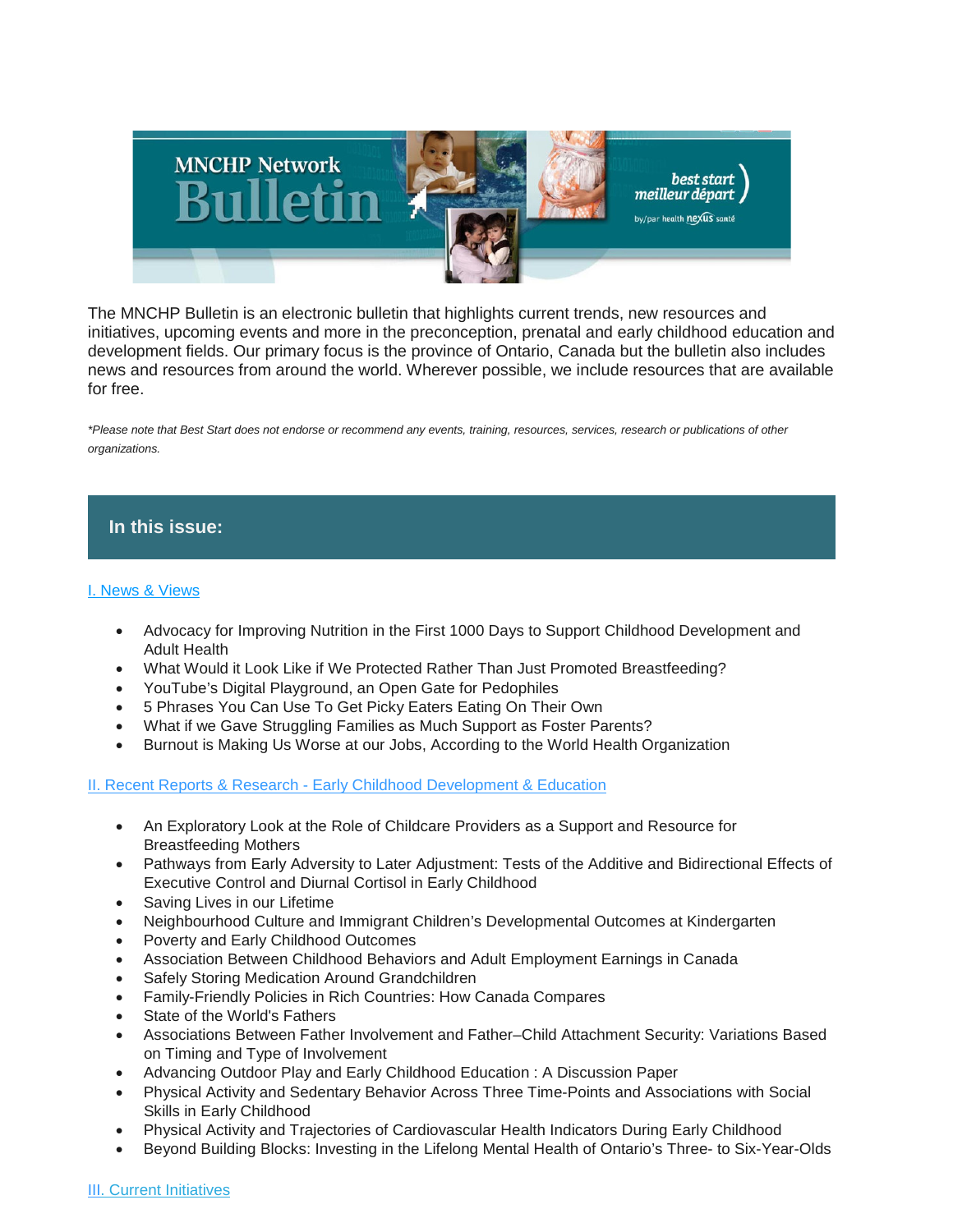- The Social Exposome Research Cluster
- Peer Parenting Support Program
- Advocacy Centre Opens for Children, Youth Abuse Victims in Nipissing

## [VI. Upcoming Events](https://us14.admin.mailchimp.com/templates/preview-template?id=182777#IV.%20Upcoming%20Events)

- Measuring Social and Emotional Skills to Support Children's Growth
- Breath of Fresh Air Outdoor Play Summit
- Cultural Awareness Training Sessions
- Conference Child Development Update

### [VII. Resources](https://us14.admin.mailchimp.com/templates/preview-template?id=182777#V.%20Resources)

- New Health Nexus Booklet : Parenting Indigenous Children with FASD
- Podcast : Overcoming Teacher Burnout In Early Childhood
- Early Years Study, a New Website
- The Looksee Pocket Edition
- F-Words Webinars
- 5 Videos About Family Life in Canada
- Podcast: Developing Social Competency In Young Children
- New Family Cycling Resource by CultureLink

# **I. News & Views**

## **Advocacy for Improving Nutrition in the First 1000 Days to Support Childhood Development and Adult Health**

Good nutrition is crucial to healthy neurodevelopment, and that includes promoting exclusive breastfeeding for the first 6 months of life and ensuring that both mothers and infants have access to good prenatal and postnatal nutrition. Pediatricians should support breastfeeding, advocate for nutrition support programs, and promote healthy food choices with their patients in order for infants to get their best nutritional start in the first 1,000 days of life, according to [the American Academy of Pediatrics](https://www.aap.org/) (AAP).

[Read the statement](https://pediatrics.aappublications.org/content/141/2/e20173716) and [learn more.](https://www.medpagetoday.org/pediatrics/generalpediatrics/70678?vpass=1)

## **What Would it Look Like if We Protected Rather Than Just Promoted Breastfeeding?**

Public health bodies are in agreement: Breastfeeding protects the health of mothers and babies and therefore breastfeeding should be encouraged. But what use is encouraging women to breastfeed if at every corner they face barriers in their way? If we want to encourage breastfeeding, we need to create an environment in which breastfeeding can flourish.

[Learn more.](https://thousanddays.org/updates/guest-post-what-would-it-look-like-if-we-protected-rather-than-just-promoted-breastfeeding/?eType=EmailBlastContent&eId=6ed03c84-0174-43ef-9cfd-4d88d2a06146)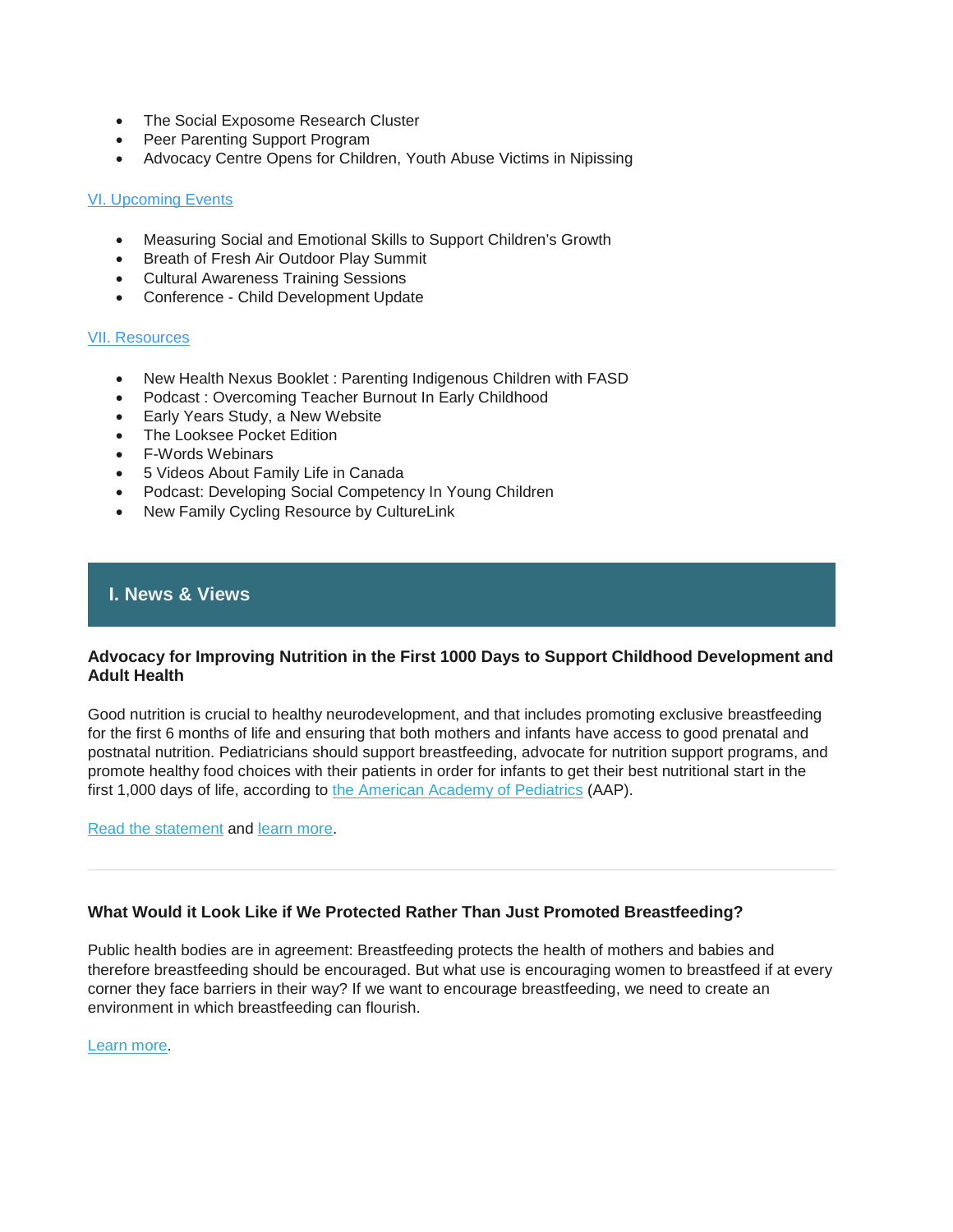

# **What are the breastfeeding trends in Ontario?**

Best Start's series of booklets "Learning from Stories" surveys the actions being taken in the province to support breastfeeding. It includes:

- Supporting Exclusive Breastfeeding (In [English](https://resources.beststart.org/product/b31f-learning-from-stories-supporting-exclusive-breastfeeding-booklet/) and in [French\)](https://resources.beststart.org/product/b31f-cas-vecus-soutenir-allaitement-maternel-exclusif-livret-en/)
- Breastfeeding Promotion to Increase Awareness and Confidence (in [English](https://resources.beststart.org/product/b30e-learning-from-stories-promotion-awareness-confidence-booklet/) and [French\)](https://resources.beststart.org/product/tirer-des-lecons-de-cas-vecus-la-promotion-de-lallaitement-maternel-meilleure-sensibilisation-et-mise-en-confiance/)
- Prenatal Breastfeeding Education (in [English](https://resources.beststart.org/product/b29e-learning-from-stories-prenatal-education-booklet/) and [French\)](https://resources.beststart.org/product/b29f-cas-vecus-formation-prenatale-livret-en/)
- Breastfeeding Education for Health Care Providers (in [English](https://resources.beststart.org/product/b28e-learning-from-stories-education-health-care-providers-booklet/) and [French\)](https://resources.beststart.org/product/b28f-cas-vecus-education-prestataires-soins-sante-livret-en/)
- Breastfeeding and Younger Women (in [English](https://resources.beststart.org/product/b27e-learning-from-stories-younger-women-booklet/) and [French\)](https://resources.beststart.org/product/b27f-cas-vecus-jeunes-femmes-livret-en/)

# **YouTube's Digital Playground, an Open Gate for Pedophiles**

YouTube has described its recommendation system, which drives most of the platform's billions of views by suggesting what users should watch next, as artificial intelligence that is constantly learning which suggestions will keep users watching. Unfortunately, in many cases, its algorithm referred users to familymade videos of children, after they watched sexually themed content.

[Learn more.](https://www.nytimes.com/2019/06/03/world/americas/youtube-pedophiles.html)



# **5 Phrases You Can Use To Get Picky Eaters Eating On Their Own**

Usually between 18 and 24 months of age, toddlers start to assert their new-found independence and assertiveness at the table. They also become more cognitively mature and are able to analyze and process detail like colour, texture and taste more than they were previously. The resulting "picky eating" is no joke, but it's completely normal and here are five phrases you could use to help a child become more confident at the table.

[Learn more.](https://www.cbc.ca/parents/learning/view/five-phrases-you-can-use-to-get-your-picky-eater-eating-on-their-own)

## **What If We Gave Struggling Families as Much Support as Foster Parents?**

When it comes to child welfare, social work experts and parents in B.C. say we're investing in the wrong end of the system — pouring money into foster care instead of offering adequate support to vulnerable families, many of whom are Indigenous. Data from the Ministry of Children and Family Development shows nearly 75 per cent of the kids in their care by December 2018 were apprehended because of "neglect," a term experts say is too often linked to poverty. But financial support for at-risk families can add up to less than what is available for foster parents.

[Learn more](https://thetyee.ca/News/2019/06/06/Struggling-Families-Foster-Parents/) and on a related topic, read [this.](https://www.cbc.ca/news/canada/new-brunswick/mi-kmaq-family-services-new-brunswick-child-protection-1.5161829)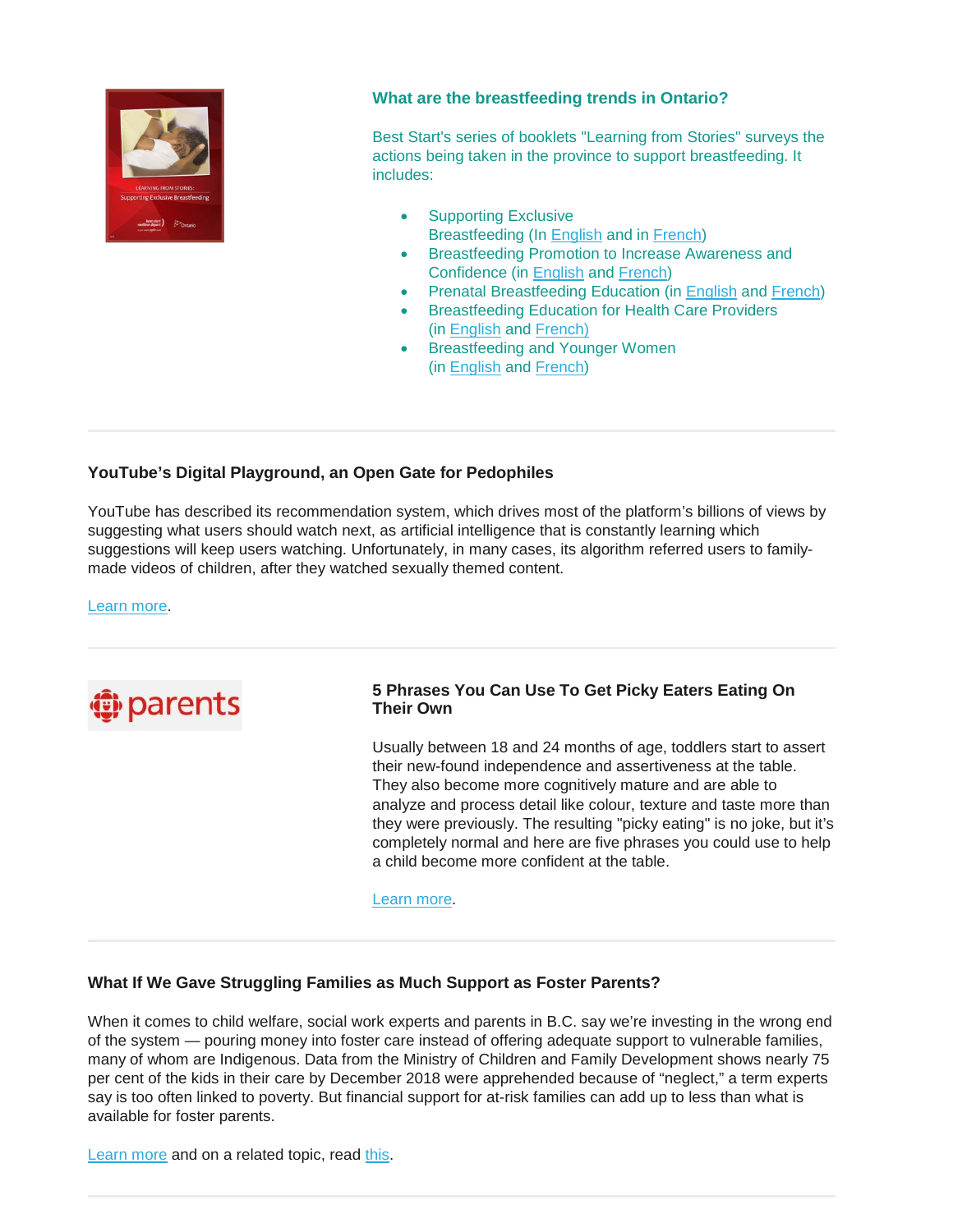

# **Burnout is Making Us Worse at our Jobs, According to the World Health Organization**

[The World Health Organization](https://www.who.int/) (WHO) included for the first time what it calls "burn-out" in the [latest version](https://www.who.int/news-room/detail/25-05-2019-world-health-assembly-update) of its International [Statistical Classification of Diseases and Related Health problems.](https://icd.who.int/browse11/l-m/en#/http://id.who.int/icd/entity/129180281) According to the WHO, "burn-out is a syndrome conceptualized as resulting from chronic workplace stress that has not been successfully managed." Burnout isn't simply a synonym for stress, the definition suggests; it's the result of deep, long-term stress that hasn't been dealt with, either by the sufferer or their employer.

Learn more [here.](https://www.weforum.org/agenda/2019/05/burnout-is-making-us-worse-at-our-jobs-according-to-the-who/)

# **II. Recent Reports & Research**

# **An Exploratory Look at the Role of Childcare Providers as a Support and Resource for Breastfeeding Mothers**

This article explores the perceptions of 25 first-time breastfeeding mothers on navigating the critical transition to childcare and the role of childcare providers regarding breastfeeding support. A thematic analysis resulted in three key themes: Providers are not Critically Evaluated, A Stressful Transition, and Childcare as a Service, not Support. These themes indicated that although mothers intended to continue breastfeeding during and after the transition to childcare, they had not previously given much consideration to the childcare setting beyond that of a service provider. This suggests a need for better information, and for basic and practical education and training to prepare childcare providers to support breastfeeding mothers.

## [Access the article.](https://www.liebertpub.com/doi/10.1089/bfm.2018.0091)

## **You can support breastfeeding mothers too!**

The online course *[Supporting Mothers and Babies: Understanding](https://resources.beststart.org/product/b07e-healthy-mothers-healthy-babies-breastfeeding-web-course/)  [Breastfeeding and the Baby-Friendly Initiative](https://resources.beststart.org/product/b07e-healthy-mothers-healthy-babies-breastfeeding-web-course/) (a*lso available in [French\)](https://resources.beststart.org/product/j13f-lorsque-compassion-rime-avec-souffrance-manuel-en/) will help you to:

- Protect, promote and support breastfeeding.
- Have a positive influence on pregnant women who are making their infant feeding decision.
- Be a trusted support during the early weeks of breastfeeding.



# **Pathways from Early Adversity to Later Adjustment: Tests of the Additive and Bidirectional Effects of Executive Control and Diurnal Cortisol in Early Childhood**

This study tested the effects of low income and cumulative risk on levels and growth of executive control and hypothalamic–pituitary–adrenal (HPA) axis regulation (diurnal cortisol level), the bidirectional effects of executive control and the HPA axis on each other, and their additive effects on children's adjustment problems, social competence and academic readiness. Low income predicted lower executive control, and cumulative risk predicted lower diurnal cortisol level. Altogether, the results provide evidence that executive control and diurnal cortisol additively predict children's adjustment and partially account for the effects of income and cumulative risk on adjustment.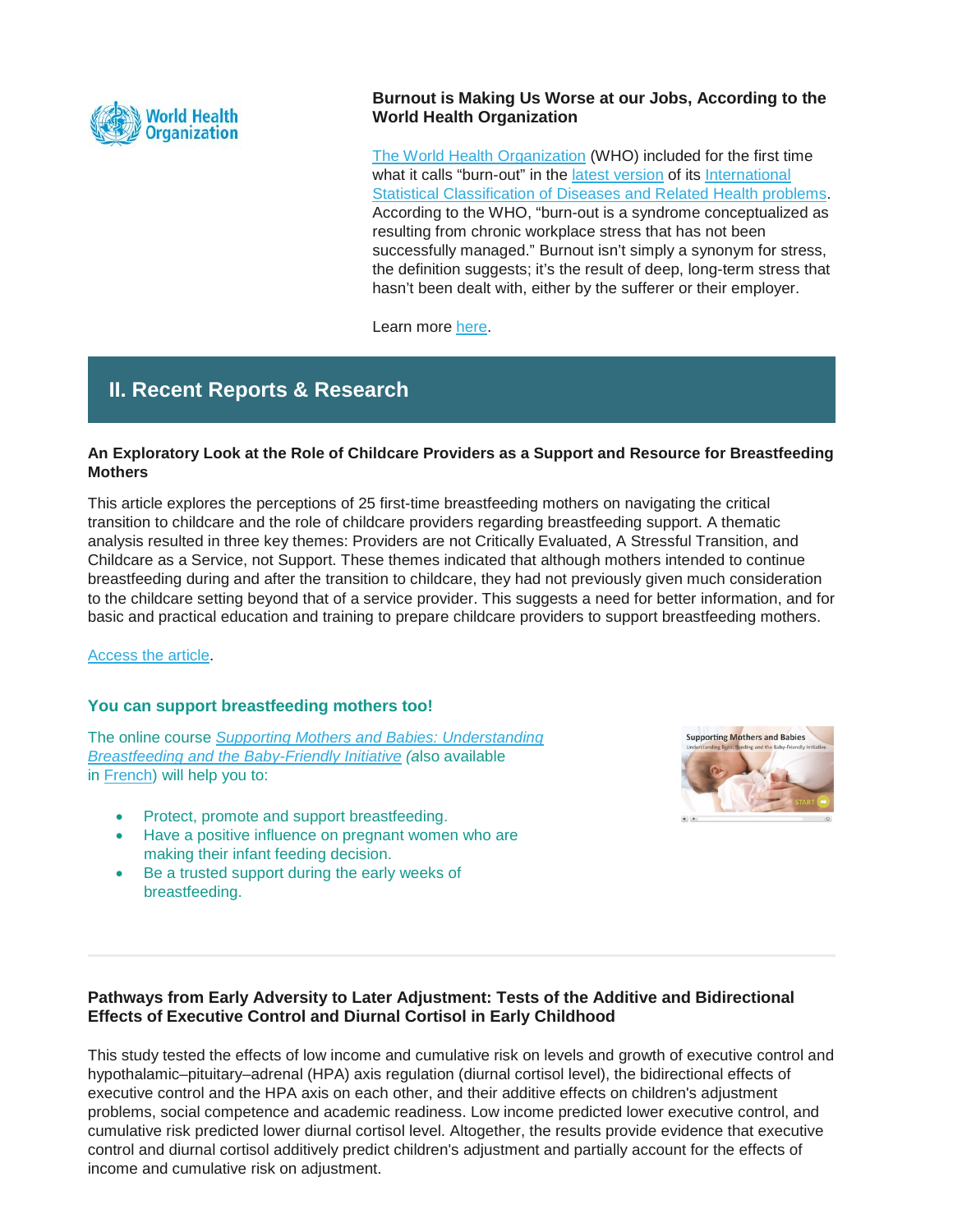

### **Saving Lives in our Lifetime**

In commemoration of its founding 100 years ago, Save the [Childrenis](https://www.savethechildren.ca/) releasing its third annual Global Report to celebrate progress for children. They find significantly fewer children suffering ill-health, malnutrition, exclusion from education, child labor, child marriage, early pregnancy and violent death. At least 280 million children are better off today than they would have been two decades ago.

[Learn more.](https://campaigns.savethechildren.net/sites/campaigns.savethechildren.net/files/report/global_childhood_report_2019_ENGLISH.pdf)

## **Neighbourhood Culture and Immigrant Children's Developmental Outcomes at Kindergarten**

This study examined the relationship between immigrant children's cultural background, the socio-economic and cultural composition of children's neighborhoods, and children's developmental outcomes at kindergarten. The results of the study corroborate previous research showing that family and neighborhood poverty are highly detrimental to almost all children's developmental outcomes. Findings are considered in relation to socio-cultural differences, Bronfenbrenner's person-process-context-time model and educational policy.

[Access the study.](https://www.sciencedirect.com/science/article/pii/S0885200619300420)

## **Poverty and Early Childhood Outcomes**

The relationships among various outcomes and different levels of poverty at different points during a child's first 5 years was examined in 46 589 children born in Manitoba by measuring placement in out-of-home care, externalizing mental health diagnosis, asthma diagnosis, and hospitalization for injury, with school readiness assessed between ages 5 and 7. **Children born into poverty had greater odds of not being ready for school than children not born into poverty.** The odds of school readiness for children born into neighborhood poverty were higher only if children moved before age 2, suggesting that the level of poverty and its duration modify the relationship between early poverty and childhood outcomes.

[Access the article](https://pediatrics.aappublications.org/content/143/6/e20183426) and [read the discussion.](https://pediatrics-aappublications-org.myaccess.library.utoronto.ca/content/143/6/e20190195)

### **What's the situation like in Ontario?**

Learn more about the effects of poverty on future and new families, and what you can do to help them, [here.](https://resources.beststart.org/product-category/resources/poverty/) In particular, read the booklet *[Child and Family Poverty in Ontario. A practical guide for](https://resources.beststart.org/product/g03e-child-family-poverty-ontario-book/)  [moving from stigma to empowerment](https://resources.beststart.org/product/g03e-child-family-poverty-ontario-book/)* (also available [in French\)](https://resources.beststart.org/product/g03f-pauvrete-enfants-familles-ontario-book-en/).

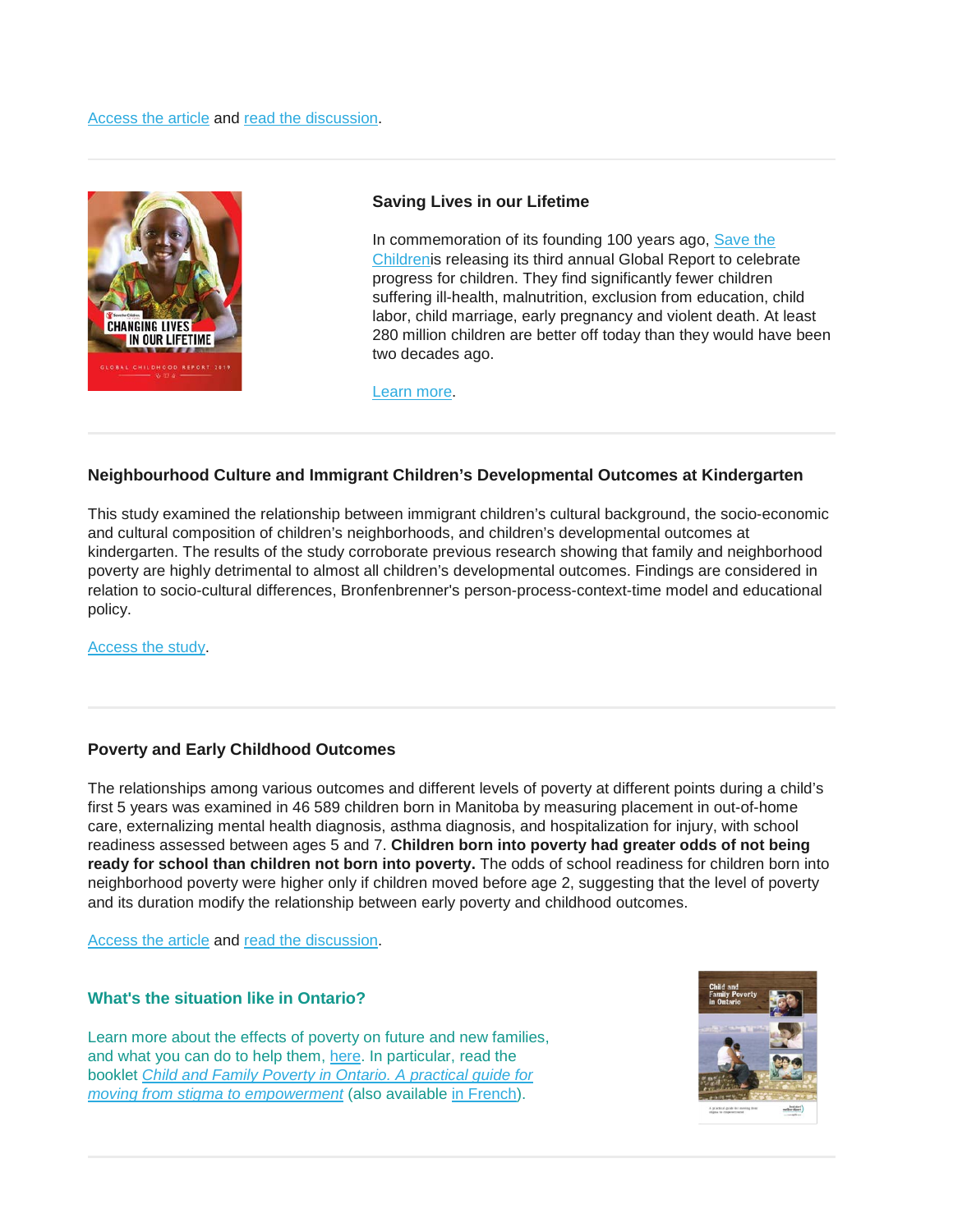# **Association Between Childhood Behaviors and Adult Employment Earnings in Canada**

In this study of 2850 participants who were followed up for 30 years, inattention at age 6 years was found to be associated with lower annual earnings at age 33 to 35 years, after adjustment for IQ and family adversity. For male participants only, aggression-opposition was associated with lower annual earnings and prosociality was associated with higher annual earnings.

[Access the article](https://jamanetwork.com/journals/jamapsychiatry/article-abstract/2736346) and [read the discussion.](https://nationalpost.com/health/study-links-inattentiveness-and-bad-behaviour-in-kindergarten-to-lower-incomes-in-adults)



### **Safely Storing Medication Around Grandchildren**

In October 2018, a US sample of adults age 50–80 were asked how they store medications both at their own homes and when visiting the homes of their grandchildren. Only 5% said they place their prescription medication in a locked cupboard or cabinet. When their grandchildren come to visit, 84% of respondents say they keep their medicines in the same place they typically store them. When grandparents take their medicines to visits with their grandchildren, 72% keep medicines in their purse or a bag, 7% leave them on counter, and 14% keep their medicines in other places.

[Access the article](https://deepblue.lib.umich.edu/bitstream/id/538029/NPHA_Grandparents-Report_FINAL-070119.pdf) and [read the discussion.](https://www.upi.com/Health_News/2019/07/01/Poll-Grandparents-not-keeping-medications-secure-around-grandkids/9671561993384/)

### **Family-Friendly Policies in Rich Countries: How Canada Compares**

This Canadian Companion to the UNICEF Research Brief, [Family-Friendly Policies in Rich Countries,](https://www.unicef-irc.org/publications/pdf/Family-Friendly-Policies-Research_UNICEF_%202019.pdf) finds that significant gaps remain between Canada and its peer countries in key family-friendly policies, and too many Canadian children are left out of the benefits of these policies and services. Canada only ranks 19th of 41 among other rich countries in the provision of parental leave available to mothers and 16th of 41 in the provision of dedicated leave available to fathers and second parents.

[Read the report.](https://oneyouth.unicef.ca/sites/default/files/2019-06/UNICEF_ResearchBrief_CanadianCompanion_EN-FINAL_WEB.pdf)



## **State of the World's Fathers**

[State of the World's Fathers,](https://stateoftheworldsfathers.org/) produced by Promundo, is a biennial report and advocacy platform aiming to change power structures, policies, and social norms around care work and to advance gender equality. [The third State of the World's Fathers](https://stateoftheworldsfathers.org/report/state-of-the-worlds-fathers-helping-men-step-up-to-care/)  [report](https://stateoftheworldsfathers.org/report/state-of-the-worlds-fathers-helping-men-step-up-to-care/) reveals new research on men's caregiving from 11 countries, with additional cross-country analysis of data from over 30 countries. It calls for men's uptake of their full share of the world's childcare and domestic work – across all societies and relationships – to advance gender equality.

[Read the report](https://stateoftheworldsfathers.org/report/state-of-the-worlds-fathers-helping-men-step-up-to-care/) and [the discussion.](https://globalnews.ca/news/5354659/canadian-paternity-leave-women-deliver/)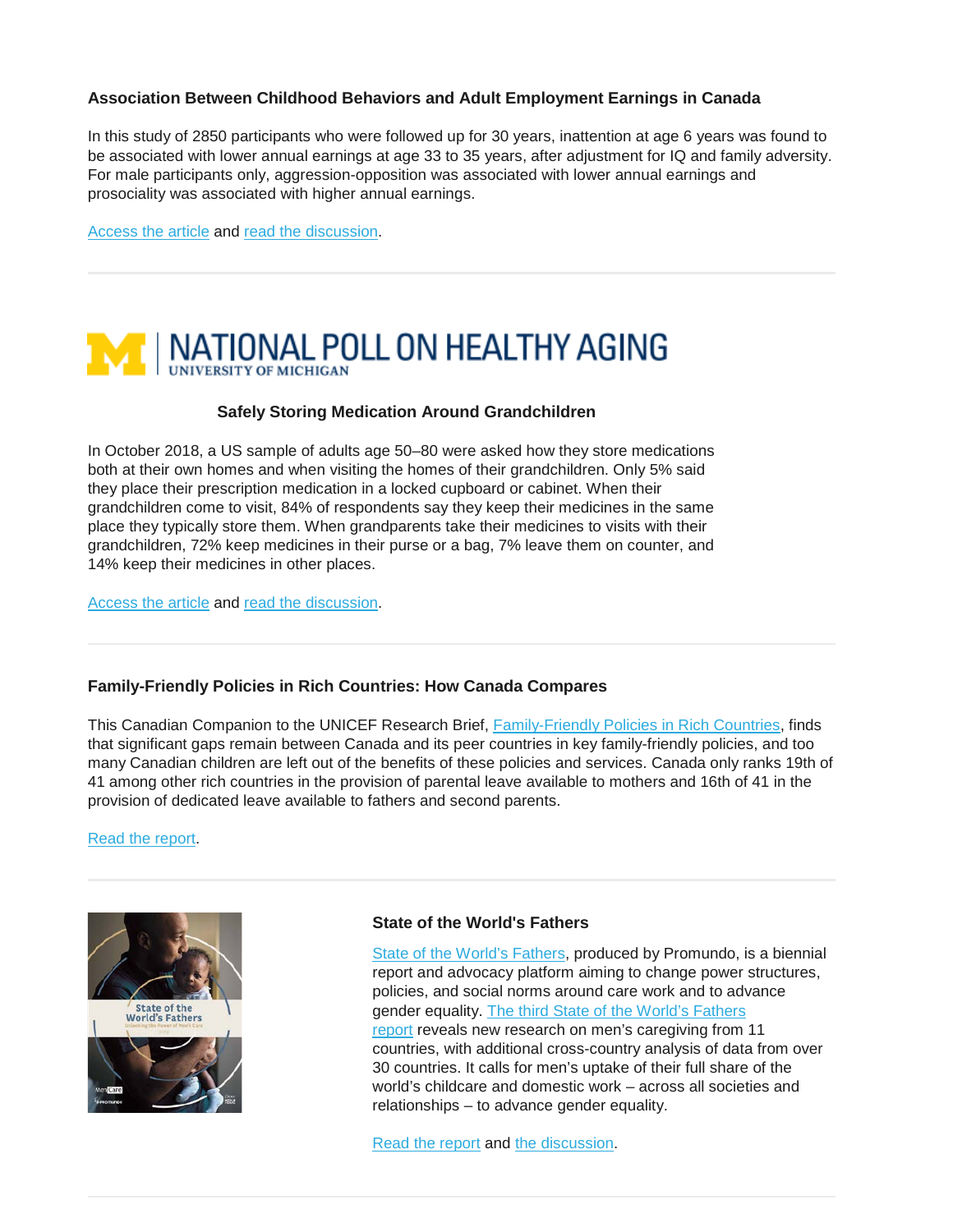### **Associations Between Father Involvement and Father–Child Attachment Security: Variations Based on Timing and Type of Involvement**

This study examined associations between father involvement and father–child attachment security, and whether those associations differed as a function of timing and/or type of involvement, in 80 father–child dyads. Findings highlight the differential impact of father involvement for the father–child attachment relationship depending on when involvement occurs and what types of activities fathers engage in.

[Access the study](https://psycnet.apa.org/record/2018-50197-001) and [read the discussion.](https://theswaddle.com/father-child-bond-is-strongest-when-fathers-prioritize-parenting-work-over-playtime/)

### **Let's help fathers/partners to stay involved!**

The *Daddy and Me* booklet, available in [English](https://resources.beststart.org/product/k57e-daddy-and-me-on-the-move-booklet/) and [French,](https://resources.beststart.org/product/k57f-papa-et-moi-en-mouvement-livret-en/) will:

- Give fathers ideas of things they can do with their young children, beginning with the important bond that starts during pregnancy.
- Provide information on how activities are important for them and their child.
- Highlight cues they can watch for in their child so they know what activities to suggest.





LAWSON

# **Advancing Outdoor Play and Early Childhood Education : A Discussion Paper**

In October 2018, [the Lawson Foundation](https://lawson.ca/) convened leaders from multiple sectors at the Outdoor Play and Early Learning Policy Research Symposium at the Kingbridge Centre, King City, Ontario, to explore how to advance outdoor play and early childhood education across policy, practice, and research. This discussion paper summarizes the six major themes that emerged from the Symposium presentations and discussions.

[Read the report.](https://lawson.ca/advancing-op-ece.pdf?utm_source=OPS+Discussion+Paper+May+2019&utm_campaign=339c9e8e7b-EMAIL_CAMPAIGN_2017_07_26_COPY_01&utm_medium=email&utm_term=0_c06fe832fb-339c9e8e7b-587278393)

# **Physical Activity and Sedentary Behavior Across Three Time-Points and Associations with Social Skills in Early Childhood**

The objectives of the study were to examine: 1) the longitudinal associations of physical activity and sedentary behavior with social skills and 2) how physical activity and sedentary behavior track over three time-points. In this study, screen time was unfavorably associated with social skills across early childhood. Furthermore, all behaviors tracked at moderate to moderate-high levels from toddler to preschool ages. Therefore, promoting healthy physical activity and sedentary behavior patterns early in life, especially for screen time, may be important.

[Access the article](https://bmcpublichealth.biomedcentral.com/articles/10.1186/s12889-018-6381-x) and [read the discussion.](https://www.folio.ca/too-much-screen-time-hurts-toddlers-social-skills-new-study-shows/)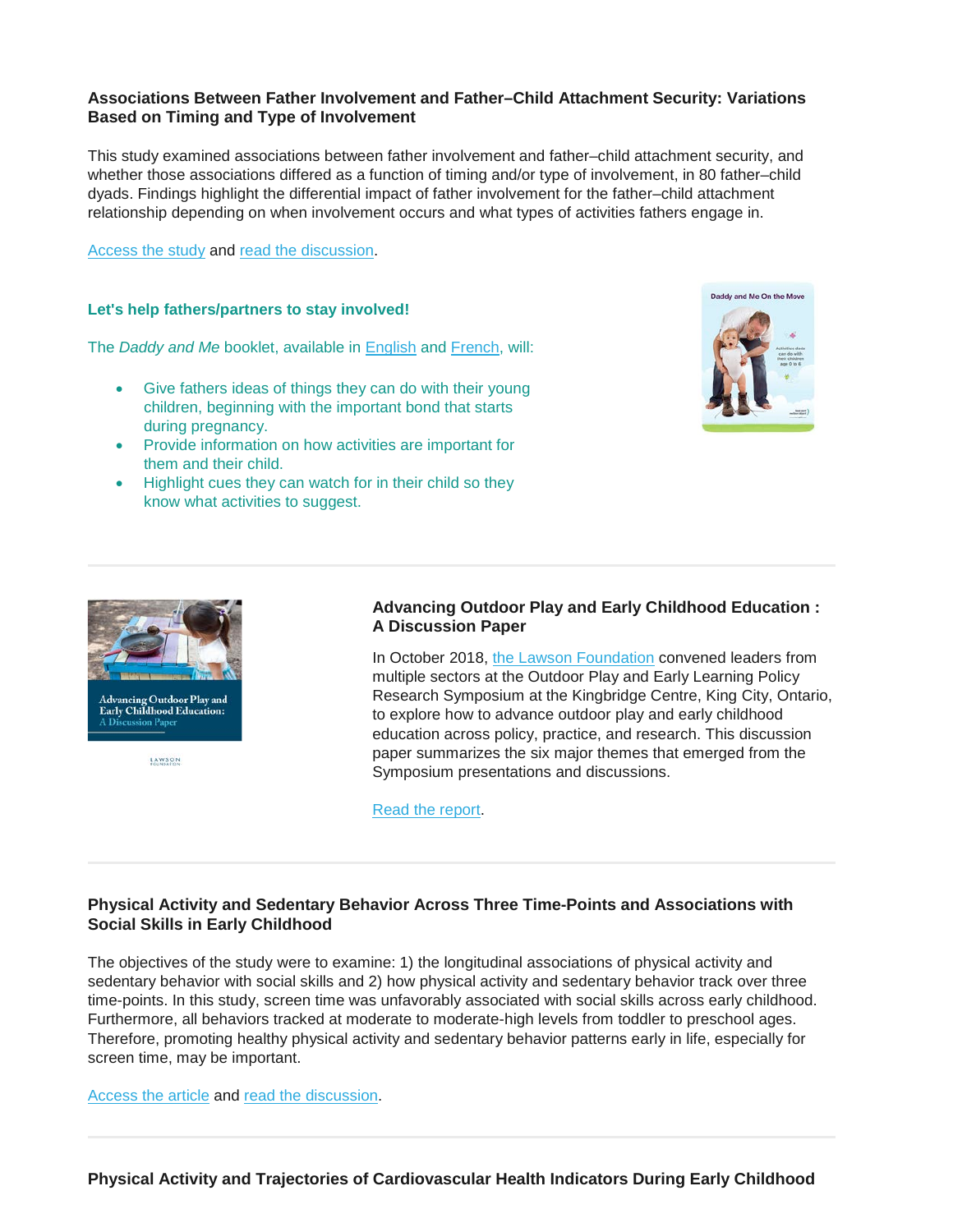To determine the effect of physical activity on trajectories of cardiovascular health indicators during early childhood, this prospective, observational cohort study enrolled 418 3- to 5-year-olds with annual assessments for 3 years. The study reveals that children who engage in higher levels of physical activity during early childhood have better cardiovascular health indicators, with more intense physical activity attenuating the stiffening of arteries.

[Access the article](https://pediatrics.aappublications.org/content/early/2019/06/07/peds.2018-2242?sso=1&sso_redirect_count=2&nfstatus=401&nftoken=00000000-0000-0000-0000-000000000000&nfstatusdescription=ERROR%3A%20No%20local%20token&nfstatus=401&nftoken=00000000-0000-0000-0000-000000000000&nfstatusdescription=ERROR%3a+No+local+token) and [read the discussion.](https://www.cbc.ca/news/canada/hamilton/active-preschool-kids-may-have-healthier-hearts-longterm-mcmaster-study-1.5170773)

### **Then let's get the kids moving!**

[Best Start's Physical Activity resource page](https://resources.beststart.org/product-category/resources/physical-activity/) regroups many resources to help you promote physical activity and keep the little ones active. You could start by displaying our colorful [series of](https://resources.beststart.org/product/k71e-have-a-ball-together-poster-set/)  [mini posters](https://resources.beststart.org/product/k71e-have-a-ball-together-poster-set/) (also [in French\)](https://resources.beststart.org/product/k71f-a-vous-de-jouer-ensemble-affichettes-en/) in your settings, or getting inspired by the many activities offered on [the Have a Ball Together website.](https://haveaballtogether.ca/activities/)..





### **Beyond Building Blocks: Investing in the Lifelong Mental Health of Ontario's Three- to Six-Year-Olds**

Through targeted consultations with a wide range of key stakeholders, a review of current evidence and a scan of possible programs that can support healthy social-emotional development in three- to six-year-olds, eight specific policy recommendations were developed, to guide a cross-sectoral, collective response to meet the social-emotional needs of three- to six-year-olds.

[Read the report.](http://www.excellenceforchildandyouth.ca/blog/beyond-building-blocks-investing-lifelong-mental-health-ontario-s-three-six-year-olds)

# **III. Current Initiatives**



## **The Social Exposome Research Cluster**

The [Social Exposome Research Cluster](https://socialexposome.ubc.ca/home-page) brings together experts in medicine, public and population health, policy development, and the natural and social sciences to understand how children's social environments influence their physical and psychological exposures to impact their health and development and lead to the persistent health disparities in our society. The long-term goal is to apply this knowledge to the development of interventions and policies to reduce disparities and optimize the health and well-being of all children in Canada and abroad.

[Learn more.](https://socialexposome.ubc.ca/home-page)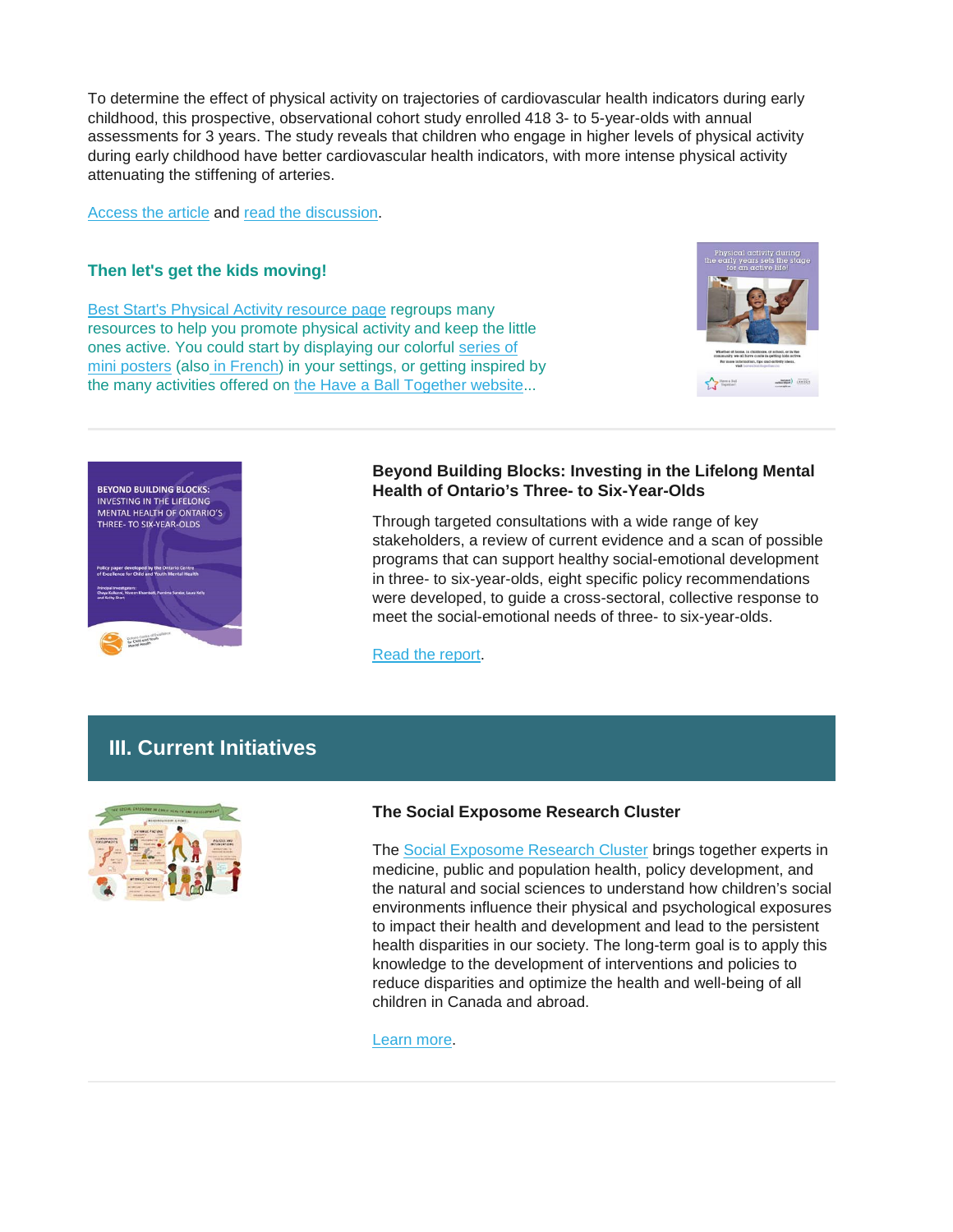### **Peer Parenting Support Program**

Ottawa Public Health is looking for input and ideas from expecting, new, and existing parents/caregivers to develop a Peer Parenting Support Program. The goal is a program that will support expecting and new parents or caregivers by helping them connect with parents who have had similar experiences. Through peer matches, this program can have a great impact on parents by offering social connections, learning opportunities and ways of helping them deal with the daily stress and anxiety of parenting, improving the health of both parents and babies.



[Learn more.](https://engage.ottawa.ca/ParentingSupport)



## **Advocacy Centre Opens for Children, Youth Abuse Victims in Nipissing**

The criminal justice system can be intimidating and difficult to navigate, particularly for a young person. But help is now available for young victims through the Child and Youth Advocacy Centre (CYAC) of Nipissing. In a release, the advocacy centre says it has assisted 30 families since it had a "soft launch" in March. Now it has opened officially in a secure and central location of North Bay, bringing a local, collaborative, child-focused approach to child abuse investigations. The advocacy centre is accessed as needed through child protection or police services.

[Learn more.](https://www.nugget.ca/news/local-news/advocacy-centre-opens-for-children-youth-abuse-victims)

# **IV. Upcoming Events**



# **Measuring Social and Emotional Skills to Support Children's Growth**

Taking place **August 19, 2019** in Toronto, this session will: (1) present evidence from a literature review about the assessment tools available to educators, researchers, and policy makers to measure social and emotional (SE) skills, (2) present quantitative evidence of the developmental progression these assessment tools describe. A focus of the session will be on how contemporary measurement theory can support more nuanced measurement of children's growth in SE skills.

[Learn more.](https://www.oise.utoronto.ca/atkinson/Events/2019_Events/Measuring_social_and_emotional_skills_to_support_childrens_growth.html)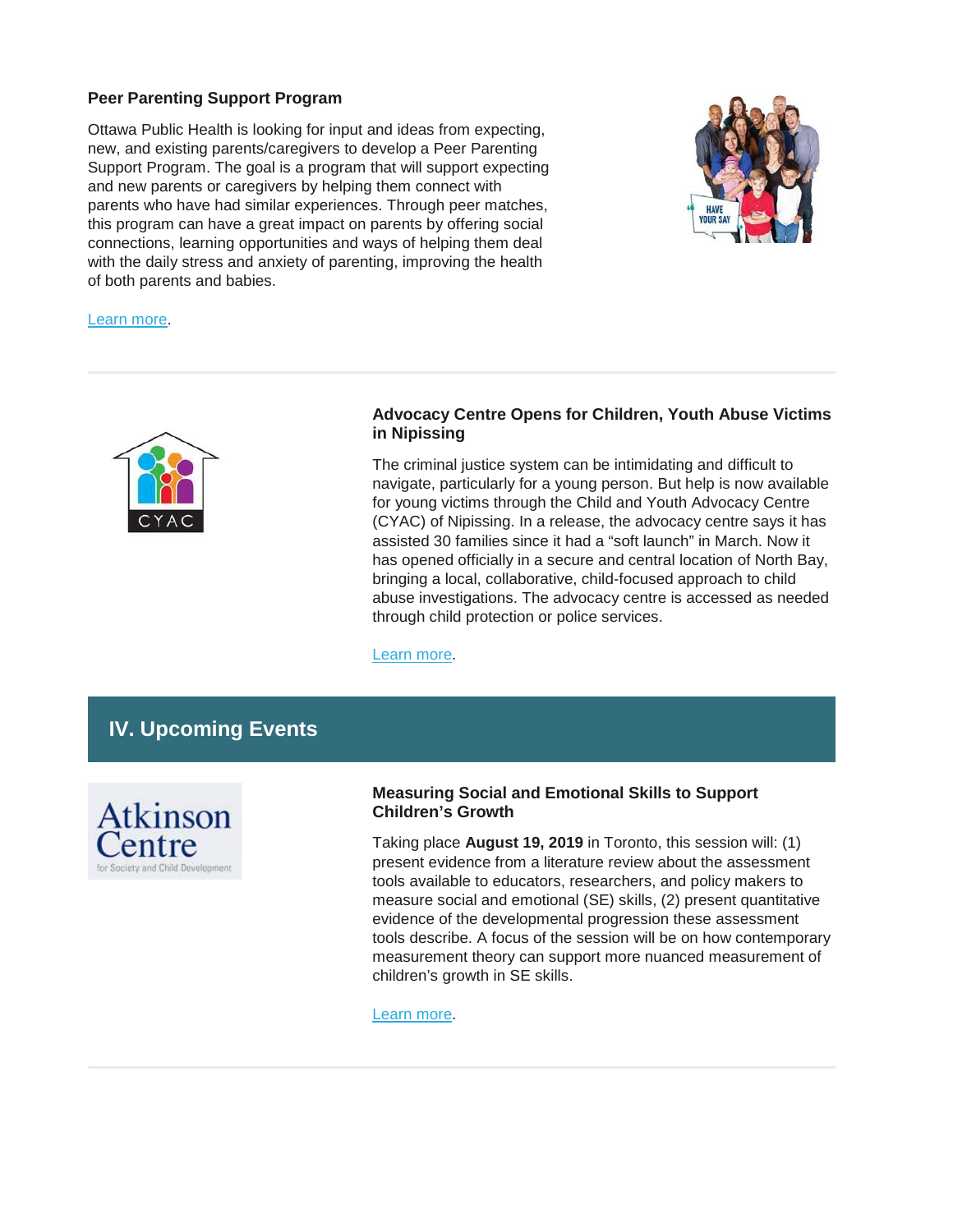### **Breath of Fresh Air Outdoor Play Summit**

Taking place **September 27-29, 2019** in the outdoors near Ottawa, Breath of Fresh Air is a two-day Outdoor Play Summit where thought leaders, practitioners, researchers, and policy makers can connect and share best practices. It will feature a variety of handson, in the forest [workshops.](https://childnature.us5.list-manage.com/track/click?u=b8d0eeeb68860306081aa894d&id=229a13a4fd&e=8df00f12e3)

#### [Learn more.](https://outdoorplaysummit.ca/)





### **Cultural Awareness Training Sessions**

Offered by [Nogojiwanong Friendship Centre](https://www.nogofc.ca/) in Peterborough, the CAT (Cultural Awareness Training) sessions are meant to provide an awareness about Indigenous people in Canada. Participants will have the opportunity to increase their knowledge, skills of the history, experiences, and events which have influenced the relationship of Indigenous people in Canada. The Indigenous population in Canada is the fastest growing population, the youngest, but also the most overrepresented population in the justice and child welfare systems. The goal of this workshop is to develop a knowledge base on Indigenous lived experiences and be able to support those individuals who are seeking your help and/or support. Many dates are offered **between June 25, 2019 and March 31, 2020**.

[Learn more and register.](https://www.eventbrite.ca/e/cultural-awareness-training-tickets-59948914818)

### **Conference - Child Development Update**

On **November 22-23, 2019 in Toronto**, [the Continuing](https://www.cpd.utoronto.ca/)  [Professional Development unit at the Faculty of Medicine in](https://www.cpd.utoronto.ca/)  [Toronto](https://www.cpd.utoronto.ca/) is offering *the Child Development Update*, a 2-day conference that will enhance the clinicians' understanding of the link between current developmental paediatric research and its translation into clinical paediatric practice; new skills in clinical assessment and management of developmental disorders, and upto-date developments in the basic science and clinical research relevant to child development and diagnosis and treatments. Additional details about this conference can be reviewed at <https://www.childdevelopmentupdate.com/>



# **V. Resources**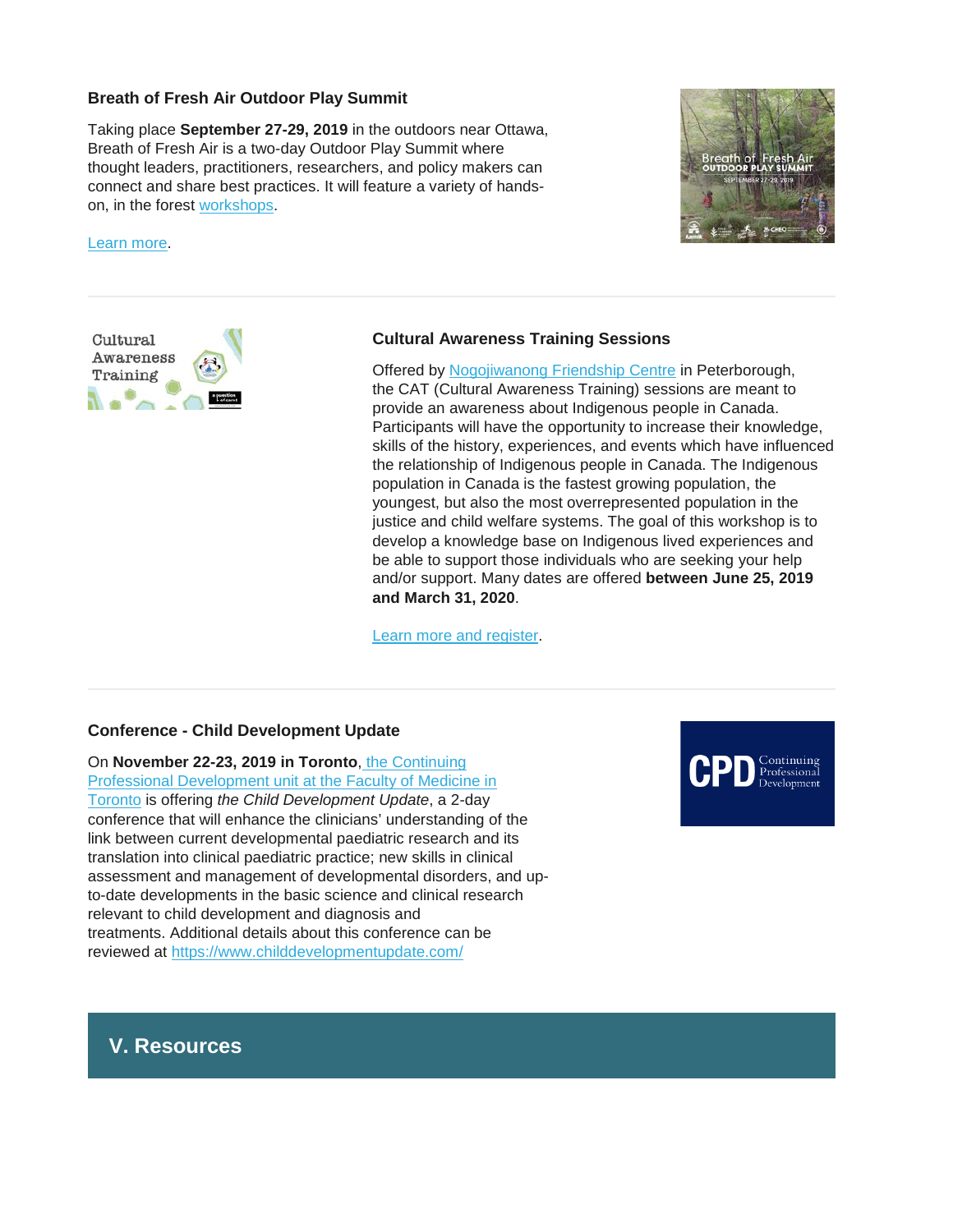

# **New Health Nexus Booklet : Parenting Indigenous Children with FASD**

Available for free on [the FASD Ontario website,](http://www.fasdon.ca/) and designed for non-Indigenous people who care for Indigenous children with FASD, this booklet shares why culture is important, and how parents and caregivers can connect as a family to the child's culture. It also contains comments from families and service providers. Share it with adoptive or foster parents, as well as social service agencies!

[Download the booklet.](https://www.fasdinfotsaf.ca/fasd_indigenous_final_july2019/)

## **Podcast: Overcoming Teacher Burnout In Early Childhood**

Children are hard-wired to need nature and to play in their natural environments. Yet, compared to the 70s, children today are spending 50% less time engaged in outdoor play. Find out more about it and what can be done to promote the value of outdoor play.



#### [Learn more.](https://blog.himama.com/preschool-podcast-ellen-drolette/?utm_source=newsletter&utm_medium=email&utm_campaign=newsletter_06182019&mkt_tok=eyJpIjoiWkdVMU5EWTRPVEV5TmpZMSIsInQiOiJxT3ByeERxSWVidnV3RHg5OVwvRHp2dlAwZEJCSmFVRUduZnB6Vm5XbDVrRyt2T2p2M21Gd2oxNGRmeXlvM0pPTnpwZ1htQnlqa01BYkRzNjNNQUtCSFVLTzlqTWUwSk5QOWhGTVJraUNHdHVQUVRWb01DMDVWK2pkdHVMR2R2dkwifQ%3D%3D)

### **Speaking of burnout...**

The manual *When [Compassion Hurts](https://resources.beststart.org/product/j13e-when-compassion-hurts-manual/)* for service providers explores burnout, vicarious trauma and secondary trauma. Topics include: definitions, the biology of stress and trauma, signs and symptoms, risk factors, protective factors, resilience and self-care, reflective practice and taking action.

Also available in [French.](https://resources.beststart.org/product/j13f-lorsque-compassion-rime-avec-souffrance-manuel-en/)



## **Early Years Study, a New Website**

Early Years Study is a series of reports that draw on academically rigorous studies about the impact of early experiences on lifelong learning, behaviour and health, and the public policies that influence these outcomes. This new version, Early Years Study 4, calls on governments to offer quality early childhood education to ALL preschool-aged children across the country.

[Learn more.](https://earlyyearsstudy.ca/)

### **The Looksee Pocket Edition**

The Looksee Pocket Edition is the ultimate guide to a child's development. As the child grows, you can celebrate each milestone and major achievement together. The Pocket is portable, making it easy for caregivers to take with them to doctor's appointments if they have any questions about how their child is developing. The Pocket Edition is also great for waiting rooms, child care centres, and home visiting programs.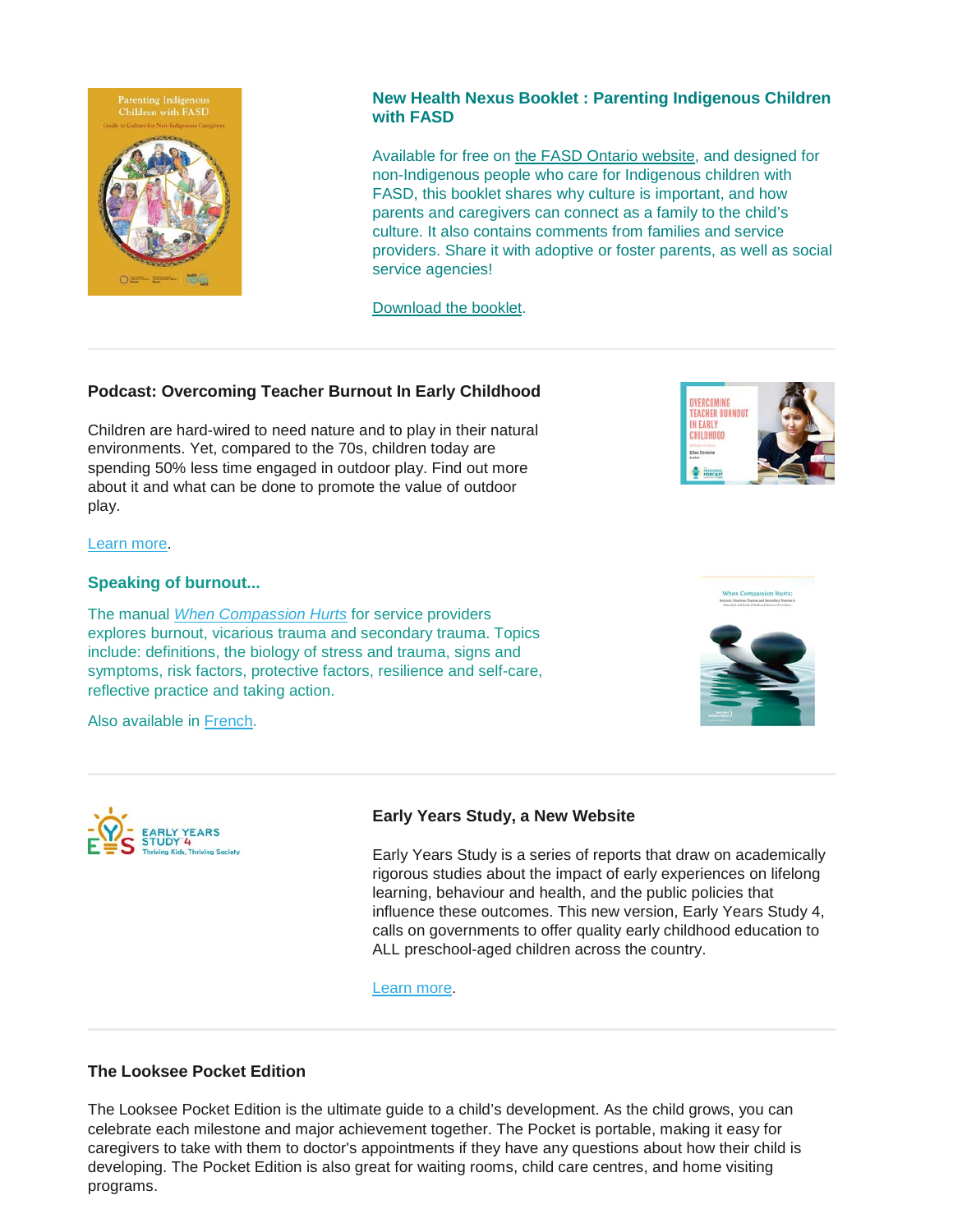[Learn more.](https://ndds.us2.list-manage.com/track/click?u=bd69219c7afd02b79d5bae92d&id=1f514427ec&e=b2fa030836)

### **Speaking of child development...**

Best Start's *[Learning to Play and Playing to Learn](https://resources.beststart.org/product/k27e-learning-to-play-booklet/)* booklet explains how to **support a child's individual growth and development**. It help children be prepared for learning at school, and also help adults feel more confident that the child is prepared for kindergarten and beyond. Also available [in French.](https://resources.beststart.org/product/k27f-apprendre-a-jouer-livret-en/)





# **F-Words Webinars**

[CanChild](https://www.canchild.ca/) has partnered with [Child Development Resource](https://cdrcp.com/)  [Connection Peel](https://cdrcp.com/) (CDRCP) to develop a series of six webinars on each one of the 'F-words' in Childhood Disability (Function, Family, Fitness, Fun, Friends & Future). Each webinar describes how the 'F-words' can be used with children from 0-6 years old and their families to provide a broad strengths-based approach to child development.

Watch the webinars at the [CanChild](http://r20.rs6.net/tn.jsp?f=001sf2n_jQzx0HpdxmPG705tD8lIFLpF299LimKxfatx8-LdXhXtwWRgF2l86iOa929T3vnUedhnAzEJHcs1shoRf5BpuuPeP6DUoUv_pZll1UH5oo5qSzYHGFsEjqcJul4ES19Q6T4HHdKk7_paCWE_VUMWQqc-zJehyoamjDGD1ngXc1DnM1cdhwv5BO6pancuaVoA9QcGGC-IjZxyPyofb2ZloqHLhQ4c0VDp7Np5CTq-v--vauitWwOfSMn-0DW2DAuUW5Ih10=&c=wQQfNTgEtt4tO5aylSuPw_RtXbJzf-uEn12S9GFvpamwSh26dFfcVw==&ch=i25cgadGCtpZAgV-dLXmdWieT4NEyd9rEQ9fRfwcPwlxQIPMfKzDgQ==) or [CDRCP](http://r20.rs6.net/tn.jsp?f=001sf2n_jQzx0HpdxmPG705tD8lIFLpF299LimKxfatx8-LdXhXtwWRgF2l86iOa929MJbs_HVWJRKW6pJYRO0YT53AK1XRX8gaOVtAQWl3VI0UzLZKqxAF6fMF0YPn1z0ysJDFdALnwZY8BFTOkcghebjSfO4yEm_1pxoI0AB3-l_-aGB0tDVh9aLqP3Vtw13I&c=wQQfNTgEtt4tO5aylSuPw_RtXbJzf-uEn12S9GFvpamwSh26dFfcVw==&ch=i25cgadGCtpZAgV-dLXmdWieT4NEyd9rEQ9fRfwcPwlxQIPMfKzDgQ==) websites.

### **5 Videos About Family Life in Canada**

[Families Canada](https://familiescanada.ca/) recently completed the Family Life in Canada Video Project, and released new resources for family support practitioners and families across Canada, that can be found [on](https://www.youtube.com/channel/UCioXVDKjaT8NVjblBW58WDg/videos)  [YouTube.](https://www.youtube.com/channel/UCioXVDKjaT8NVjblBW58WDg/videos) See for example:

- [Being a Dad in Canada.](http://ow.ly/ovuA30oTlvG) Partner: [Dad Central Canada.](http://www.dadcentral.ca/)
- [Children's Rights in Canada.](http://ow.ly/437d30oTlvT) Partner: [The Landon](https://carleton.ca/landonpearsoncentre/)  [Pearson Centre for the Study of Childhood and Children's](https://carleton.ca/landonpearsoncentre/)  [Rights.](https://carleton.ca/landonpearsoncentre/)
- [An Introduction to Positive Discipline.](http://ow.ly/tTjj30oTlz4) Partner: [Positive](http://www.positivedisciplineeveryday.com/public/index.php)  [Discipline in Everyday Life.](http://www.positivedisciplineeveryday.com/public/index.php)
- [Parenting with Positive Discipline.](http://ow.ly/dRWp30oTlA6) Partner: [Positive](http://www.positivedisciplineeveryday.com/public/index.php)  [Discipline in Everyday Life.](http://www.positivedisciplineeveryday.com/public/index.php)





### **Podcast: Developing Social Competency In Young Children**

Socio-emotional skills are developed when children are young. Positive relationships have a big impact on how children grow into productive adults. In this episode, Christine Schmidt shares the 7 Cs of social competency : curiosity, control, conflict resolution, coping, confidence, communication and community building. She also offers some practical tips on how to create an environment that encourages children to build their skills.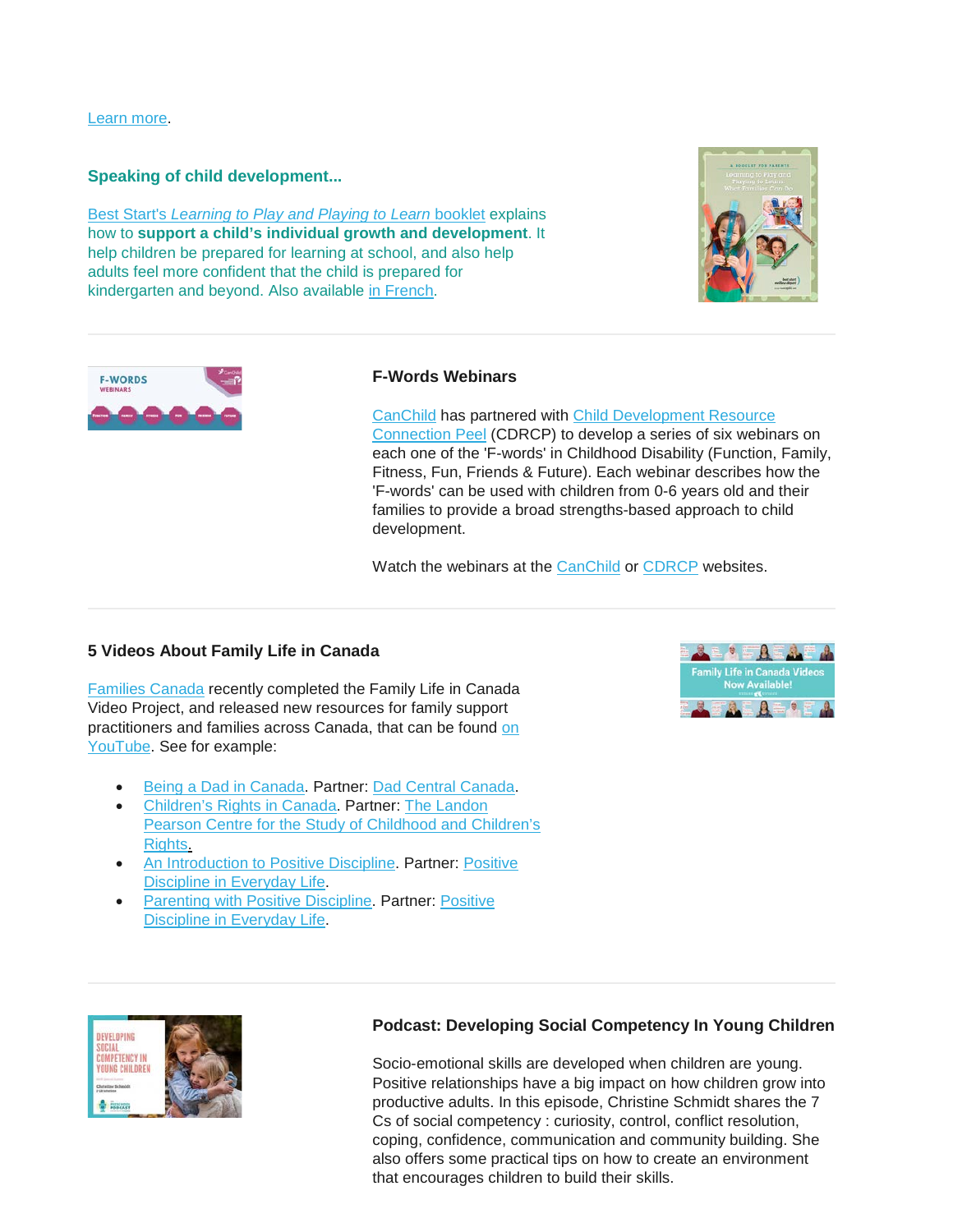#### [Access the podcast.](https://blog.himama.com/preschool-podcast-christine-schmidt/?utm_source=newsletter&utm_medium=email&utm_campaign=newsletter_07232019&mkt_tok=eyJpIjoiTVdFNE56TXhZelU0WXpabCIsInQiOiJleElMbnhoK3RqS1llTmhcL2NXRzRkNXIxdmVNRlltVm5tVGFKcHJyWFRZVFFYbHZZR2NQd0c5STd1ZDEzem8wYkMyZDE5SVRoZ1dneWxMQU43MDF5eVwvWDlrbTFySnJOdG9sdUlkR2ZoaXNHZVRteGIxXC9zZkw0b1EzSWF0NlwvckRrb0ZQT0pJUWdMM1k3Q1ZsWXQyMlNRPT0ifQ%3D%3D) See also:

- [Developing Social Competency In Young Children](https://www.redleafpress.org/Developing-Social-Competency-in-Young-Children-P2299.aspx)
- [2 CR Solutions](http://2crsolutions.com/)

### **New Family Cycling Resource by CultureLink**

[CultureLink](https://www.culturelink.ca/) has released a new family-friendly cycling resource, *[The Toronto Cycling Handbook: Family Edition](https://www.culturelink.ca/family-cycling-handbook/)*. It contains sections on all phases of family cycling including 'Biking while Pregnant', 'Biking with Babies and Toddlers', 'Biking to School', and 'Reasons to Ride as a Family'. You can find information about bike safety, child bike seats, bike trailers, bike maintenance, and more.



[Learn more.](https://www.culturelink.ca/family-cycling-handbook/)



# by/par health nexus santé

180 Dundas Street West, Suite 301, Toronto, ON M5G 1Z8 Telephone: (416) 408-2249 | Toll-free: 1-800-397-9567 | Fax: (416) 408-2122 E-mail: [beststart@healthnexus.ca](mailto:beststart@healthnexus.ca?subject=Contact%20Us)



[Subscribe to this bulletin](mailto:mnchp@healthnexus.ca?subject=Unsubscribe%20to%20MNCHP%20bulletin%20and%20network) [Unsubscribe from this list](mailto:mnchp@healthnexus.ca?subject=Unsubscribe%20to%20MNCHP%20bulletin%20and%20network)

[Learn more about MNCHP Network](http://lists.beststart.org/listinfo.cgi/mnchp-beststart.org) [Submit items for MNCHP Bulletins](mailto:mnchp@healthnexus.ca) [Manage your subscription and access the archives](http://lists.beststart.org/listinfo.cgi/mnchp-beststart.org)